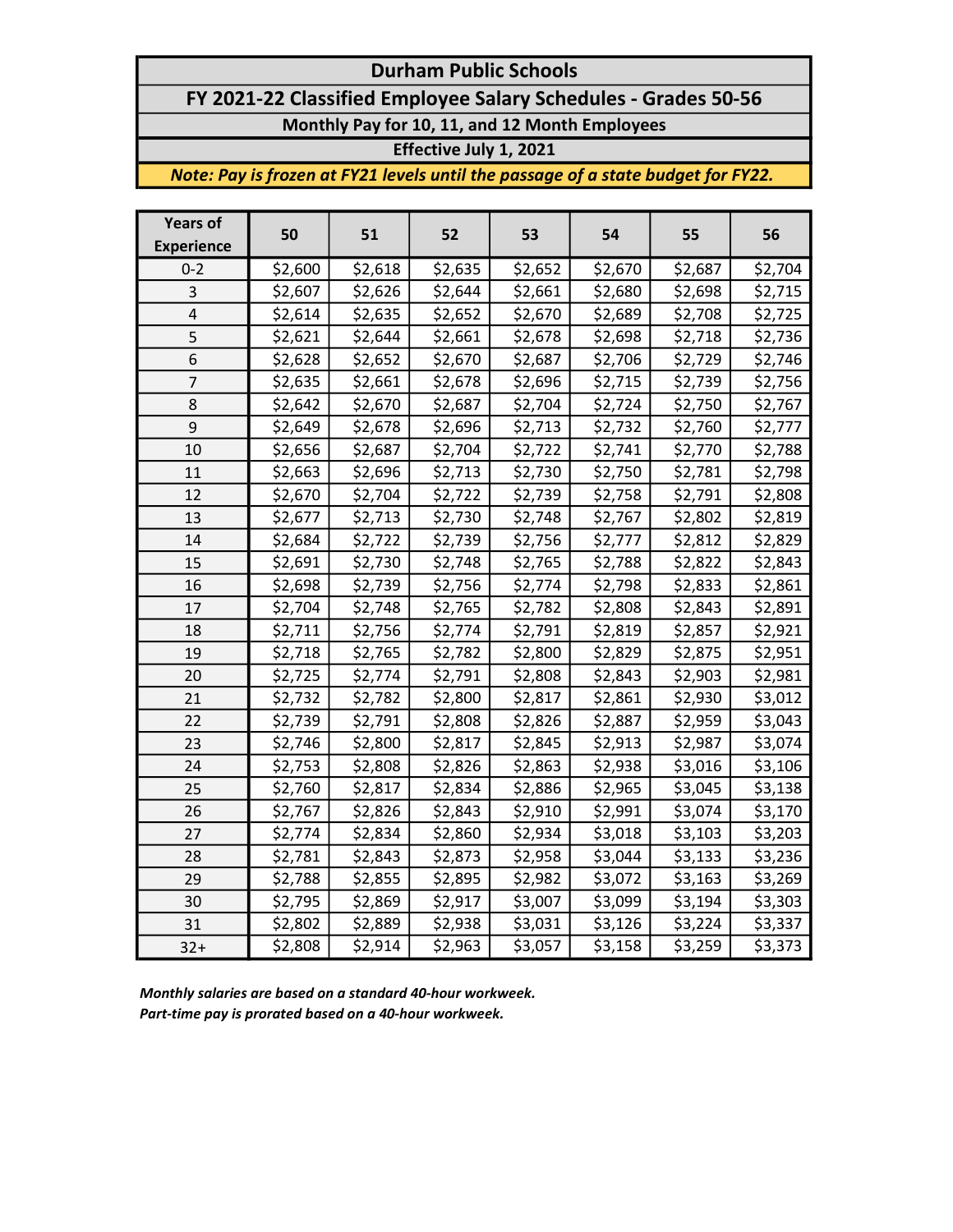## Durham Public Schools FY 2021-22 Classified Employee Salary Schedules - Grades 57-63 Monthly Pay for 10, 11, and 12 Month Employees

#### Effective July 1, 2021

Note: Pay is frozen at FY21 levels until the passage of a state budget for FY22.

| <b>Years of</b><br><b>Experience</b> | 57      | 58      | 59      | 60      | 61      | 62      | 63      |
|--------------------------------------|---------|---------|---------|---------|---------|---------|---------|
| $0 - 2$                              | \$2,722 | \$2,739 | \$2,756 | \$2,774 | \$2,800 | \$2,826 | \$2,860 |
| 3                                    | \$2,734 | \$2,751 | \$2,769 | \$2,788 | \$2,814 | \$2,840 | \$2,878 |
| $\overline{4}$                       | \$2,746 | \$2,763 | \$2,781 | \$2,802 | \$2,828 | \$2,854 | \$2,899 |
| 5                                    | \$2,758 | \$2,776 | \$2,793 | \$2,815 | \$2,841 | \$2,867 | \$2,940 |
| 6                                    | \$2,770 | \$2,788 | \$2,805 | \$2,829 | \$2,855 | \$2,888 | \$2,983 |
| $\overline{7}$                       | \$2,782 | \$2,800 | \$2,817 | \$2,843 | \$2,875 | \$2,929 | \$3,026 |
| 8                                    | \$2,795 | \$2,812 | \$2,829 | \$2,857 | \$2,914 | \$2,971 | \$3,069 |
| 9                                    | \$2,807 | \$2,824 | \$2,841 | \$2,892 | \$2,953 | \$3,013 | \$3,114 |
| 10                                   | \$2,819 | \$2,836 | \$2,865 | \$2,930 | \$2,994 | \$3,056 | \$3,158 |
| 11                                   | \$2,831 | \$2,848 | \$2,900 | \$2,967 | \$3,034 | \$3,099 | \$3,204 |
| 12                                   | \$2,843 | \$2,870 | \$2,935 | \$3,006 | \$3,076 | \$3,143 | \$3,250 |
| 13                                   | \$2,855 | \$2,903 | \$2,971 | \$3,044 | \$3,117 | \$3,188 | \$3,297 |
| 14                                   | \$2,867 | \$2,937 | \$3,007 | \$3,084 | \$3,160 | \$3,233 | \$3,344 |
| 15                                   | \$2,898 | \$2,971 | \$3,044 | \$3,123 | \$3,203 | \$3,279 | \$3,392 |
| 16                                   | \$2,930 | \$3,005 | \$3,081 | \$3,164 | \$3,246 | \$3,326 | \$3,441 |
| 17                                   | \$2,962 | \$3,040 | \$3,119 | \$3,204 | \$3,291 | \$3,373 | \$3,491 |
| 18                                   | \$2,995 | \$3,075 | \$3,157 | \$3,246 | \$3,335 | \$3,421 | \$3,541 |
| 19                                   | \$3,028 | \$3,111 | \$3,195 | \$3,288 | \$3,381 | \$3,469 | \$3,592 |
| 20                                   | \$3,061 | \$3,147 | \$3,234 | \$3,330 | \$3,427 | \$3,519 | \$3,644 |
| 21                                   | \$3,095 | \$3,183 | \$3,274 | \$3,373 | \$3,473 | \$3,569 | \$3,696 |
| 22                                   | \$3,129 | \$3,220 | \$3,314 | \$3,417 | \$3,520 | \$3,619 | \$3,749 |
| 23                                   | \$3,163 | \$3,258 | \$3,354 | \$3,461 | \$3,568 | \$3,671 | \$3,803 |
| 24                                   | \$3,198 | \$3,296 | \$3,395 | \$3,505 | \$3,617 | \$3,723 | \$3,858 |
| 25                                   | \$3,233 | \$3,334 | \$3,436 | \$3,551 | \$3,666 | \$3,776 | \$3,914 |
| 26                                   | \$3,269 | \$3,372 | \$3,478 | \$3,596 | \$3,716 | \$3,829 | \$3,970 |
| 27                                   | \$3,305 | \$3,412 | \$3,521 | \$3,643 | \$3,766 | \$3,884 | \$4,027 |
| 28                                   | \$3,341 | \$3,451 | \$3,564 | \$3,690 | \$3,818 | \$3,939 | \$4,085 |
| 29                                   | \$3,378 | \$3,491 | \$3,607 | \$3,737 | \$3,870 | \$3,995 | \$4,144 |
| 30                                   | \$3,415 | \$3,532 | \$3,651 | \$3,786 | \$3,922 | \$4,052 | \$4,204 |
| 31                                   | \$3,453 | \$3,573 | \$3,696 | \$3,834 | \$3,976 | \$4,109 | \$4,264 |
| $32+$                                | \$3,493 | \$3,616 | \$3,745 | \$3,885 | \$4,030 | \$4,176 | \$4,332 |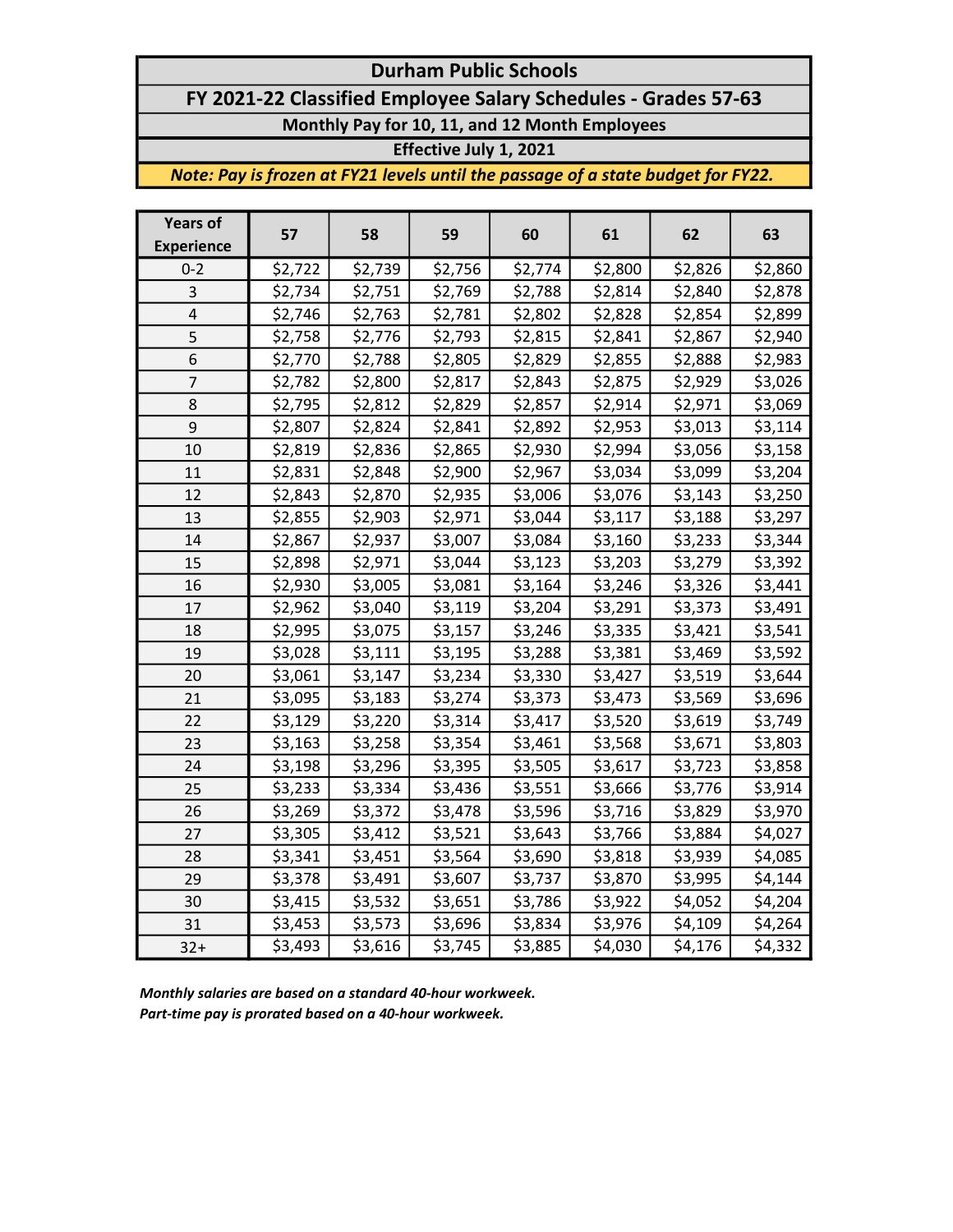### Durham Public Schools FY 2021-22 Classified Employee Salary Schedules - Grades 64-70 Monthly pay for 10, 11, and 12 month employees

Effective July 1, 2021

Note: Pay is frozen at FY21 levels until the passage of a state budget for FY22.

| <b>Years of</b><br><b>Experience</b> | 64      | 65      | 66      | 67      | 68      | 69      | 70      |
|--------------------------------------|---------|---------|---------|---------|---------|---------|---------|
| $0 - 2$                              | \$2,904 | \$2,990 | \$3,077 | \$3,250 | \$3,337 | \$3,441 | \$3,597 |
| 3                                    | \$2,947 | \$3,035 | \$3,124 | \$3,297 | \$3,386 | \$3,493 | \$3,649 |
| $\overline{\mathbf{4}}$              | \$2,990 | \$3,080 | \$3,173 | \$3,344 | \$3,436 | \$3,546 | \$3,702 |
| 5                                    | \$3,034 | \$3,127 | \$3,221 | \$3,392 | \$3,486 | \$3,599 | \$3,756 |
| 6                                    | \$3,079 | \$3,173 | \$3,271 | \$3,441 | \$3,538 | \$3,654 | \$3,810 |
| $\overline{7}$                       | \$3,124 | \$3,221 | \$3,321 | \$3,491 | \$3,590 | \$3,709 | \$3,865 |
| 8                                    | \$3,170 | \$3,269 | \$3,372 | \$3,541 | \$3,642 | \$3,765 | \$3,922 |
| 9                                    | \$3,216 | \$3,318 | \$3,424 | \$3,592 | \$3,696 | \$3,822 | \$3,978 |
| 10                                   | \$3,264 | \$3,368 | \$3,477 | \$3,644 | \$3,750 | \$3,879 | \$4,036 |
| 11                                   | \$3,312 | \$3,419 | \$3,531 | \$3,696 | \$3,805 | \$3,938 | \$4,095 |
| 12                                   | \$3,360 | \$3,470 | \$3,585 | \$3,750 | \$3,861 | \$3,997 | \$4,154 |
| 13                                   | \$3,410 | \$3,522 | \$3,640 | \$3,804 | \$3,918 | \$4,058 | \$4,214 |
| 14                                   | \$3,460 | \$3,575 | \$3,696 | \$3,858 | \$3,976 | \$4,119 | \$4,275 |
| 15                                   | \$3,511 | \$3,629 | \$3,753 | \$3,914 | \$4,034 | \$4,181 | \$4,337 |
| 16                                   | \$3,562 | \$3,683 | \$3,811 | \$3,970 | \$4,093 | \$4,244 | \$4,400 |
| 17                                   | \$3,615 | \$3,738 | \$3,870 | \$4,027 | \$4,154 | \$4,308 | \$4,464 |
| 18                                   | \$3,668 | \$3,794 | \$3,929 | \$4,085 | \$4,215 | \$4,373 | \$4,529 |
| 19                                   | \$3,722 | \$3,851 | \$3,990 | \$4,144 | \$4,277 | \$4,440 | \$4,594 |
| 20                                   | \$3,776 | \$3,909 | \$4,051 | \$4,204 | \$4,339 | \$4,507 | \$4,661 |
| 21                                   | \$3,832 | \$3,968 | \$4,114 | \$4,264 | \$4,403 | \$4,575 | \$4,729 |
| 22                                   | \$3,888 | \$4,027 | \$4,177 | \$4,326 | \$4,468 | \$4,644 | \$4,797 |
| 23                                   | \$3,945 | \$4,088 | \$4,241 | \$4,388 | \$4,534 | \$4,714 | \$4,867 |
| 24                                   | \$4,003 | \$4,149 | \$4,307 | \$4,451 | \$4,600 | \$4,785 | \$4,937 |
| 25                                   | \$4,062 | \$4,211 | \$4,373 | \$4,515 | \$4,668 | \$4,857 | \$5,009 |
| 26                                   | \$4,122 | \$4,274 | \$4,440 | \$4,580 | \$4,737 | \$4,931 | \$5,081 |
| 27                                   | \$4,183 | \$4,338 | \$4,509 | \$4,646 | \$4,806 | \$5,005 | \$5,155 |
| 28                                   | \$4,244 | \$4,403 | \$4,578 | \$4,713 | \$4,877 | \$5,081 | \$5,230 |
| 29                                   | \$4,306 | \$4,469 | \$4,649 | \$4,781 | \$4,948 | \$5,157 | \$5,306 |
| 30                                   | \$4,370 | \$4,536 | \$4,720 | \$4,850 | \$5,021 | \$5,235 | \$5,383 |
| 31                                   | \$4,434 | \$4,605 | \$4,793 | \$4,920 | \$5,095 | \$5,314 | \$5,461 |
| $32+$                                | \$4,499 | \$4,681 | \$4,867 | \$5,005 | \$5,174 | \$5,398 | \$5,551 |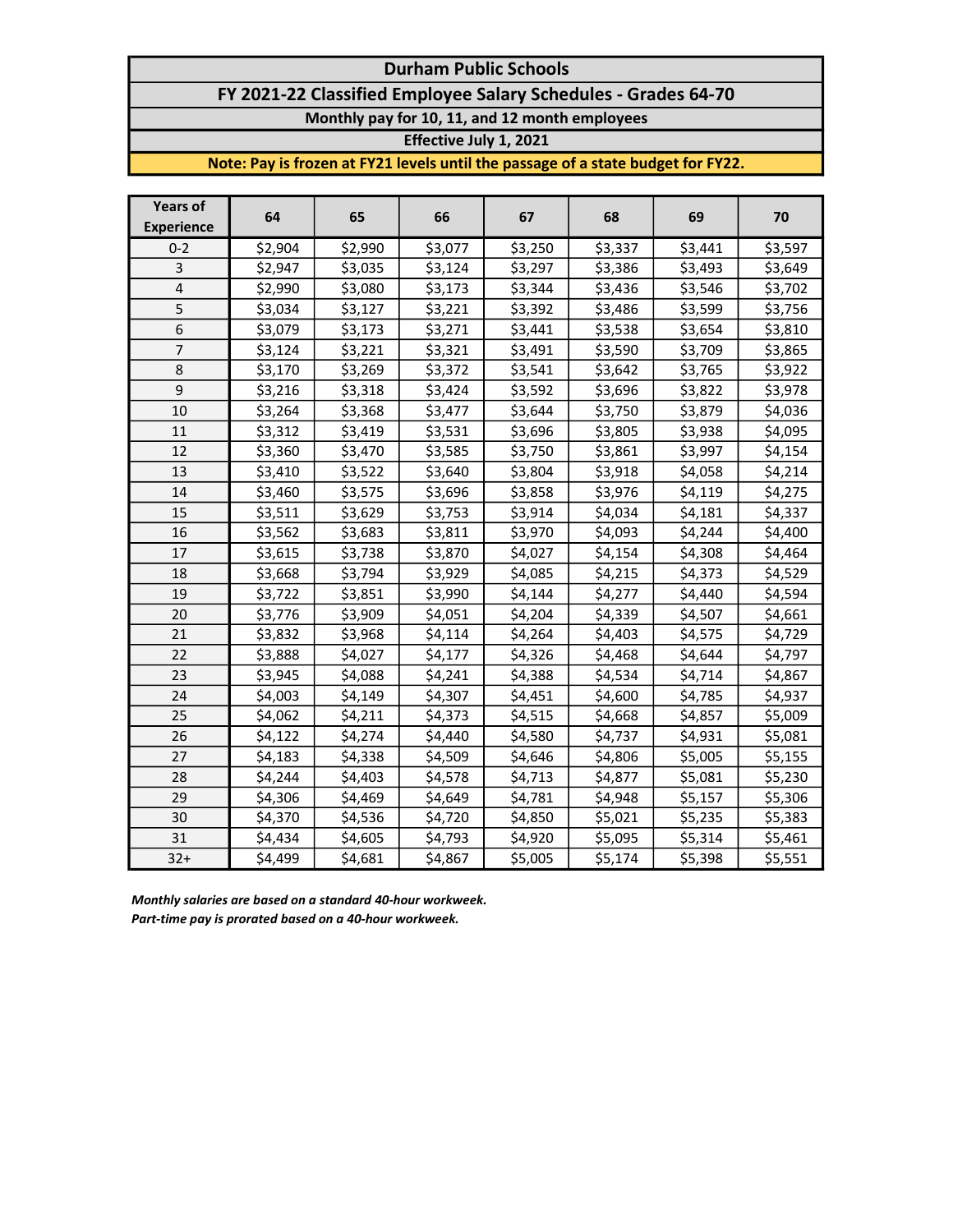## Durham Public Schools

FY 2021-22 Classified Employee Salary Schedules - Grades 71-78

Monthly Pay for 10, 11, and 12 Month Employees

Effective July 1, 2021

Note: Classified schedules are frozen at FY21 levels until the passage of a state budget for FY22.

| <b>Years of</b><br><b>Experience</b> | 71      | 72      | 73      | 74                  | 75      | 76      | 77      | 78      |
|--------------------------------------|---------|---------|---------|---------------------|---------|---------|---------|---------|
| $0 - 2$                              | \$3,684 | \$3,814 | \$3,944 | $\overline{$}4,074$ | \$4,247 | \$4,334 | \$4,507 | \$4,720 |
| 3                                    | \$3,738 | \$3,870 | \$4,002 | \$4,134             | \$4,308 | \$4,399 | \$4,575 | \$4,789 |
| 4                                    | \$3,792 | \$3,926 | \$4,060 | \$4,195             | \$4,370 | \$4,465 | \$4,644 | \$4,860 |
| 5                                    | \$3,848 | \$3,984 | \$4,119 | \$4,256             | \$4,433 | \$4,532 | \$4,714 | \$4,931 |
| 6                                    | \$3,904 | \$4,042 | \$4,179 | \$4,319             | \$4,497 | \$4,600 | \$4,785 | \$5,004 |
| 7                                    | \$3,961 | \$4,101 | \$4,240 | \$4,382             | \$4,562 | \$4,669 | \$4,858 | \$5,077 |
| 8                                    | \$4,019 | \$4,161 | \$4,302 | \$4,447             | \$4,627 | \$4,739 | \$4,931 | \$5,152 |
| 9                                    | \$4,077 | \$4,221 | \$4,365 | \$4,512             | \$4,694 | \$4,810 | \$5,006 | \$5,228 |
| 10                                   | \$4,137 | \$4,283 | \$4,429 | \$4,578             | \$4,762 | \$4,882 | \$5,081 | \$5,304 |
| 11                                   | \$4,197 | \$4,345 | \$4,494 | \$4,646             | \$4,830 | \$4,955 | \$5,158 | \$5,382 |
| 12                                   | \$4,259 | \$4,409 | \$4,559 | \$4,714             | \$4,900 | \$5,030 | \$5,236 | \$5,462 |
| 13                                   | \$4,321 | \$4,473 | \$4,626 | \$4,783             | \$4,970 | \$5,105 | \$5,315 | \$5,542 |
| 14                                   | \$4,384 | \$4,539 | \$4,693 | \$4,854             | \$5,042 | \$5,182 | \$5,395 | \$5,623 |
| 15                                   | \$4,448 | \$4,605 | \$4,762 | \$4,925             | \$5,114 | \$5,260 | \$5,476 | \$5,706 |
| 16                                   | \$4,513 | \$4,672 | \$4,831 | \$4,997             | \$5,188 | \$5,338 | \$5,559 | \$5,790 |
| 17                                   | \$4,579 | \$4,740 | \$4,902 | \$5,071             | \$5,263 | \$5,419 | \$5,643 | \$5,875 |
| 18                                   | \$4,646 | \$4,809 | \$4,973 | \$5,145             | \$5,339 | \$5,500 | \$5,728 | \$5,961 |
| 19                                   | \$4,713 | \$4,880 | \$5,046 | \$5,221             | \$5,416 | \$5,582 | \$5,815 | \$6,049 |
| 20                                   | \$4,782 | \$4,951 | \$5,120 | \$5,298             | \$5,493 | \$5,666 | \$5,903 | \$6,138 |
| 21                                   | \$4,852 | \$5,023 | \$5,194 | \$5,376             | \$5,573 | \$5,751 | \$5,992 | \$6,228 |
| 22                                   | \$4,923 | \$5,097 | \$5,270 | \$5,455             | \$5,653 | \$5,837 | \$6,082 | \$6,320 |
| 23                                   | \$4,995 | \$5,171 | \$5,347 | \$5,535             | \$5,734 | \$5,925 | \$6,174 | \$6,413 |
| 24                                   | \$5,068 | \$5,246 | \$5,425 | \$5,616             | \$5,817 | \$6,014 | \$6,267 | \$6,507 |
| 25                                   | \$5,142 | \$5,323 | \$5,505 | \$5,699             | \$5,901 | \$6,104 | \$6,362 | \$6,602 |
| 26                                   | \$5,217 | \$5,401 | \$5,585 | \$5,783             | \$5,986 | \$6,195 | \$6,458 | \$6,700 |
| 27                                   | \$5,293 | \$5,480 | \$5,666 | \$5,868             | \$6,072 | \$6,288 | \$6,556 | \$6,798 |
| 28                                   | \$5,370 | \$5,560 | \$5,749 | \$5,954             | \$6,159 | \$6,383 | \$6,655 | \$6,898 |
| 29                                   | \$5,449 | \$5,641 | \$5,833 | \$6,041             | \$6,248 | \$6,478 | \$6,755 | \$6,999 |
| 30                                   | \$5,528 | \$5,723 | \$5,918 | \$6,130             | \$6,338 | \$6,576 | \$6,857 | \$7,102 |
| 31                                   | \$5,609 | \$5,807 | \$6,005 | \$6,220             | \$6,429 | \$6,674 | \$6,961 | \$7,207 |
| $32+$                                | \$5,705 | \$5,896 | \$6,099 | \$6,313             | \$6,529 | \$6,792 | \$7,065 | \$7,313 |